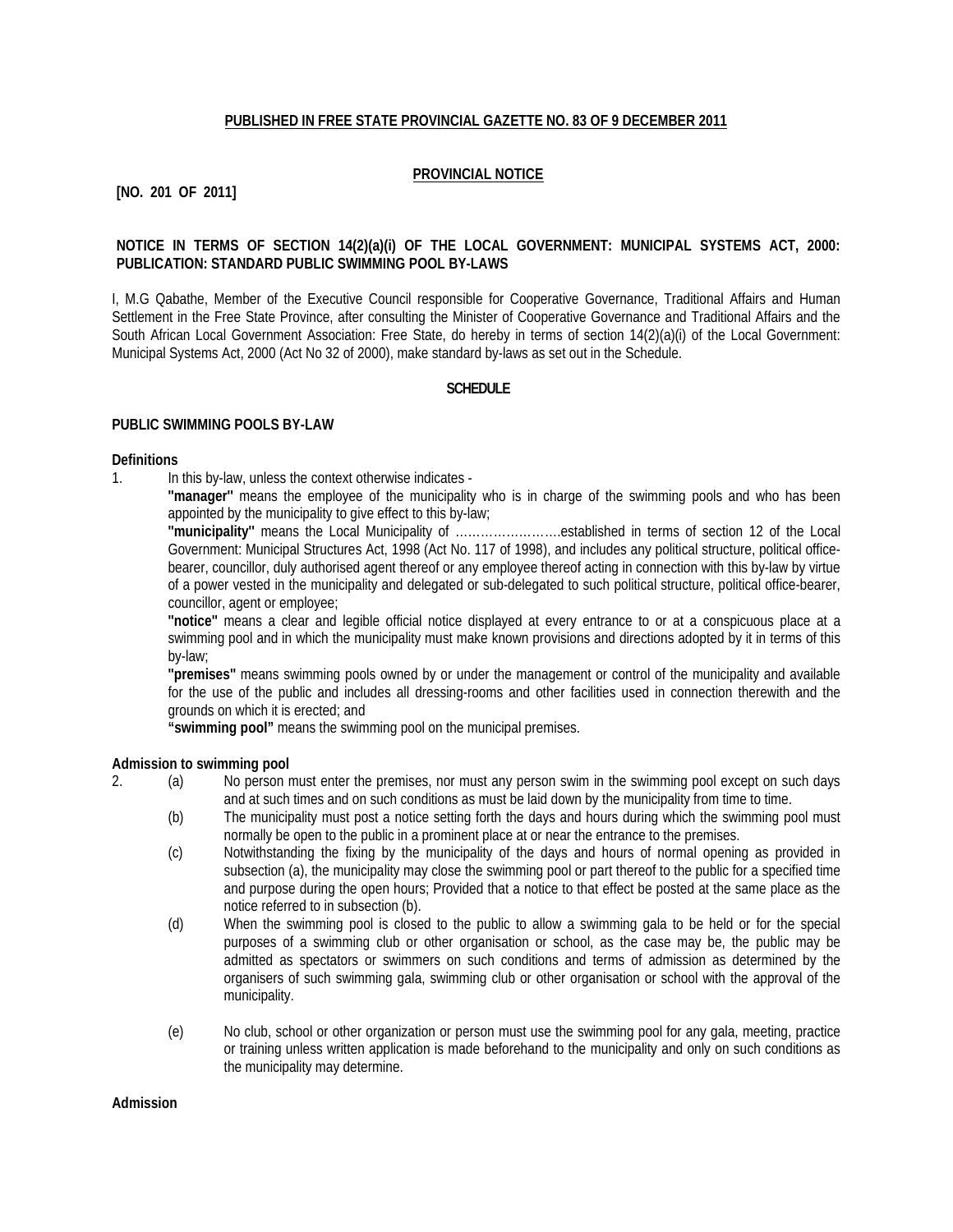- 3. (a) No person other than a person who is the holder of an admission ticket must be permitted admission to the premises. Any such person to whom a ticket, as aforesaid, has been issued must at any time while visiting the premises produce such ticket to the manager when requested by him or her to do so.
	- (b) No child under the age of seven years must be permitted admission to the premises unless accompanied by a parent or other responsible person.
	- (c) No person who is in a state of intoxication or under the influence of drugs or whom the manager upon reasonable grounds believes to be in such a state must be admitted to the premises. Where such person has been inadvertently admitted, he or she must vacate the premises without delay on being ordered to do so by the manager.
	- (d) No pets must be allowed on the premises.
	- (e) The manager must have the right to refuse admission to any person who in terms of this by-law is manifestly not entitled to obtain admission, and in the event of any such person having already obtained admission, to order him or her to leave the premises forthwith.
	- (f) Any person who has been refused admission to the premises or who, having gained admission, is ordered by the manager to leave the premises have the right to appeal to the municipality against the decision of the manager.
	- (g) No person who has paid for admission and who is subsequently ordered to leave the premises is entitled to a refund of his or her admission fee.
	- (h) No firearms, catapults, air-guns, traditional weapons, fireworks or crackers or any dangerous weapon may be brought into the swimming pool area.

# **Use of dressing rooms**

- 4. (a) The municipality must provide on the premises such dressing rooms as it may deem necessary in which persons visiting the swimming pool for the purpose of swimming must change from their ordinary clothes into swimwear and vice versa as well as such sanitary conveniences and other facilities as it may deem necessary.
	- (b) Separate dressing rooms and sanitary and other conveniences must be provided for both sexes and notices must erected stating the sex which is entitled to use the respective dressing room and sanitary or other conveniences. No person must enter any such dressing room or other accommodation which has been appropriated or set apart for the use of the opposite sex.

# **General prohibitions**

- 5. No person must
	-
	- (a) dress or undress in any place, except in the dressing room or other places provided for such purpose;<br>(b) after having entered the swimming pool, use therein any soap or other substance or preparation i after having entered the swimming pool, use therein any soap or other substance or preparation for any purpose whatsoever;
	- (c) by any disorderly or improper conduct disturb, injure of molest any other person or obstruct the manager or his or her authorised official in the performance of his or her other duties, and no person must use any indecent, offensive or profane language or behave in an indecent or offensive manner;
	- (d) bring any glass bottle or any glassware onto the premises;
	- (e) remove, take away, throw down, damage or destroy any furniture, fitting, tool, machinery or other article or thing pertaining to or used on the premises which is the property of the municipality;
	- (f) at any time enter the swimming pool while knowingly suffering from an contagious disease or from an open wound or sore;
	- (g) introduce into or consume or smoke on the premises any intoxicating liquor or drugs;
	- (h) swim in the swimming pool unless clothed in a proper and adequate swimwear, nor appear anywhere on the premises unless he or she is wearing swimwear or is otherwise properly dressed;
	- (i) spit or expectorate on the premises or defecate in the swimming pool or some other place, or leave or deposit any paper, fruit peels or other litter anywhere except in the refuse bins provided for the purpose;
	- (j) use any shower or sanitary convenience in an improper or offensive manner;
	- (k) damage, or by writing, drawing or scribbling thereon or by any other means or in any other manner deface or defile any wall, seat or door, or damage or unlawfully interfere with any facility or appurtenance or any part of the swimming pool;
	- (l) gamble on the premises;